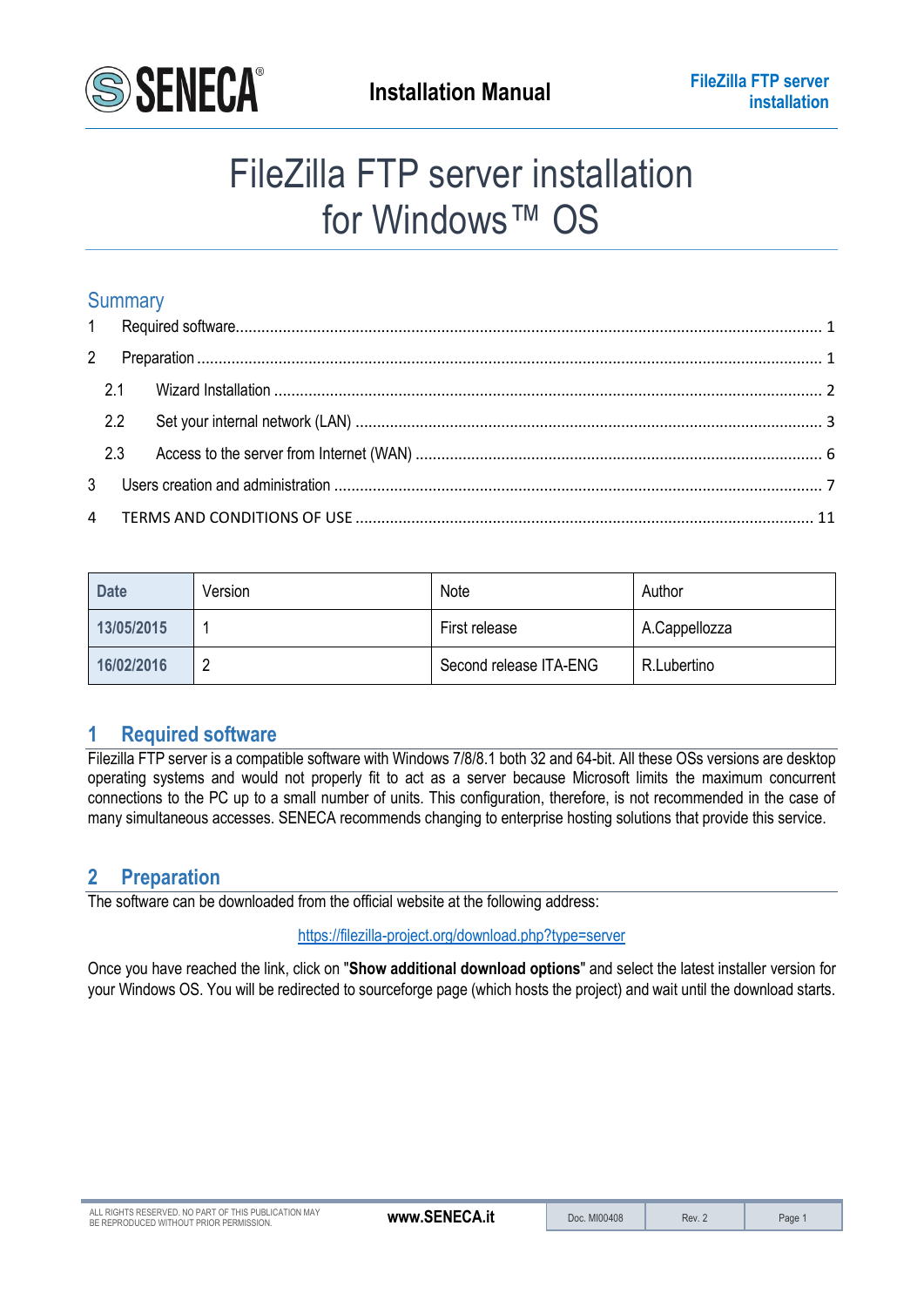

## <span id="page-1-0"></span>2.1 Wizard Installation

One of the essential steps is to select the right components for the installation and the standard installation will be fine in our case.

| E                                                                                                                                | FileZilla Server beta 0.9.50 Setup                                                                                                                                                                                                                                                                             |
|----------------------------------------------------------------------------------------------------------------------------------|----------------------------------------------------------------------------------------------------------------------------------------------------------------------------------------------------------------------------------------------------------------------------------------------------------------|
| <b>Choose Components</b>                                                                                                         | Choose which features of FileZilla Server beta 0.9.50 you want to install.                                                                                                                                                                                                                                     |
| install. Click Next to continue.<br>Select the type of install:<br>Or, select the optional<br>components you wish to<br>install: | Check the components you want to install and uncheck the components you don't want to<br>Standard<br>Description<br>√ FileZilla Server (Service)<br>Position your mouse<br>Administration interface<br>over a component to<br>Source Code<br>see its description.<br>IV Start Menu Shortcuts<br>∨ Desktop Icon |
| Space required: 5.5MB                                                                                                            |                                                                                                                                                                                                                                                                                                                |
| Nullsoft Install System v2.46-Unicode                                                                                            | Cancel<br>$Back$<br>Next                                                                                                                                                                                                                                                                                       |

This step is very important and defines the FileZilla server boot function during OS boot. If you want to set-up a ftp server always on, receiving continuous data, set the options as shown below.

| E<br>FileZilla Server beta 0.9.50 Setup                                                                                     |
|-----------------------------------------------------------------------------------------------------------------------------|
| Startup settings<br>Iz<br>Select startup behaviour for FileZilla Server                                                     |
| Please choose how FileZilla Server should be started:<br>Install as service, started with Windows (default)<br>$\checkmark$ |
| Please choose the port, the admin interface of FileZilla Server should listen on (1-65535):<br>14147                        |
|                                                                                                                             |
| Start Server after setup completes                                                                                          |
| Nullsoft Install System v2.46-Unicode<br>Cancel<br>$Back$<br>Next                                                           |

With this configuration FileZilla service will start with the operating system and there will be no need to login. If you don't want an ftp server always on you can choose a different configuration from the first button. The installer will propose a different port from ftp standard (21) but the Administration Console. You could leave it as it is.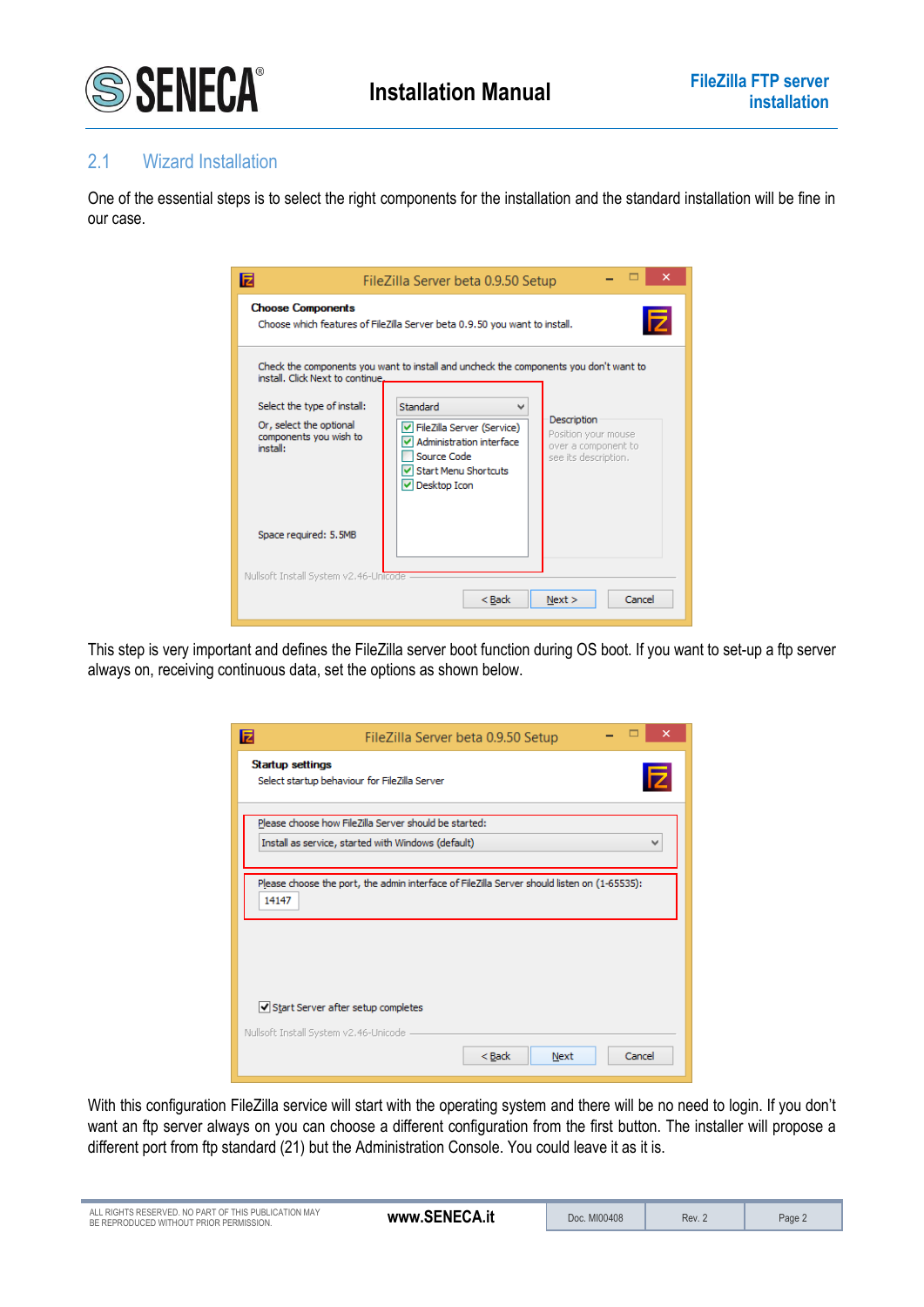

## <span id="page-2-0"></span>2.2 Set your internal network (LAN)

It's very important to make sure that your machine will allow incoming connections. According to this you need to check that there are no programs that block this functionality like i.e. antivirus. We can't specify the procedure for all types of software, you should check the guide or contact your software supplier to find out how to create an exception on the filter controls line. If you have a standard situation (Windows Firewall) you can add inbound and outbound rules like in we're going to describe.

*ATTENTION: The procedure may vary depending on the Windows version, this is valid for Windows 8.1.*

Open "Control Panel" and look for "Windows firewall", click Advanced Settings on the left side menu, you will open a panel like the one in the picture. The section that interests us is on the left tree.

| ⋒                                       |                                                                              | Windows Firewall with Advanced Security |                    |                         | шı<br>×.<br>۰    |
|-----------------------------------------|------------------------------------------------------------------------------|-----------------------------------------|--------------------|-------------------------|------------------|
| <b>File</b><br>Action View Help         |                                                                              |                                         |                    |                         |                  |
| $ ? _{\overline{50}}$<br>ir l           |                                                                              |                                         |                    |                         |                  |
| Windows Firewall with Advance           | <b>Inbound Rules</b>                                                         |                                         |                    | <b>Actions</b>          |                  |
| <b>ALC</b> Inbound Rules                | Name                                                                         | Group                                   | Profile<br>$\sim$  | <b>Inbound Rules</b>    | $\blacktriangle$ |
| <b>CA</b> Outbound Rules                | $Q$ HTTP                                                                     |                                         | Domain             | New Rule                |                  |
| Connection Security Rules<br>Monitoring | <b>OHTTPS</b>                                                                |                                         | Domain             |                         |                  |
|                                         | MSExchangelS                                                                 |                                         | $\equiv$<br>All    | Filter by Profile       |                  |
|                                         | <b>MSExchangelS</b>                                                          |                                         | All                | Filter by State         |                  |
|                                         | <b>MSExchangelS</b>                                                          |                                         | All                | Filter by Group         |                  |
|                                         | <b>MSExchangelS</b>                                                          |                                         | All                | View                    |                  |
|                                         | <b>MSExchangelS</b>                                                          |                                         | All                |                         |                  |
|                                         | <b>MSExchangelS</b>                                                          |                                         | All                | Refresh<br>$\mathbf{G}$ |                  |
|                                         | <b>MSFteSql</b>                                                              |                                         | All                | 国<br>Export List        |                  |
|                                         | Metworking - Address Mask Request (IC                                        |                                         | Private            | $\overline{?}$<br>Help  |                  |
|                                         | Metworking - Address Mask Request (IC                                        |                                         | Domain             |                         |                  |
|                                         | Networking - Echo Request (ICMPv4-In)                                        |                                         | Private            |                         |                  |
|                                         | Networking - Echo Request (ICMPv4-In)                                        |                                         | Domain             |                         |                  |
|                                         | Networking - Echo Request (ICMPv6-In)                                        |                                         | Domain             |                         |                  |
|                                         | Networking - Echo Request (ICMPv6-In)                                        |                                         | Private            |                         |                  |
|                                         | Networking - Redirect (ICMPv4-In)                                            |                                         | Private            |                         |                  |
|                                         | Networking - Redirect (ICMPv4-In)                                            |                                         | <b>Domain</b>      |                         |                  |
|                                         | Networking - Redirect (ICMPv6-In)                                            |                                         | Domain             |                         |                  |
|                                         | Networking - Redirect (ICMPv6-In)<br>Metworking - Router Solicitation (ICMPv |                                         | Private<br>Private |                         |                  |
|                                         | Metworking - Router Solicitation (ICMPv                                      |                                         | Domain             |                         |                  |
|                                         | Metworking - Timestamp Request (ICMP                                         |                                         | Private            |                         |                  |
|                                         | Networking - Timestamp Request (ICMP                                         |                                         | Domain             |                         |                  |
|                                         | SMC Service                                                                  |                                         | <b>Public</b>      |                         |                  |
|                                         | SMC Service                                                                  |                                         | Public             |                         |                  |
|                                         | SNAC Service                                                                 |                                         | <b>Public</b>      |                         |                  |
|                                         | SNAC Service                                                                 |                                         | <b>Public</b>      |                         |                  |
|                                         | Cinetinfo (TCP-In)                                                           | @%ExchangeInstallPath%\B                | All                |                         |                  |
|                                         | MSExchange - IMAP4 (GFW) (TCP-In)                                            | @%ExchangeInstallPath%\B                | All                |                         |                  |
|                                         | MSExchange - OWA (GFW) (TCP-In)                                              | @%ExchangeInstallPath%\B All            |                    |                         |                  |
|                                         | MSExchange - POP3 (GFW) (TCP-In)                                             | @%ExchangeInstallPath%\B All            |                    |                         |                  |
|                                         | MSExchange CAS (TCP-In)                                                      | @%ExchangeInstallPath%\B All            | $\checkmark$       |                         |                  |
| $\mathbf{H}$<br>$\rightarrow$<br>≺      | $\mathbf{H}$<br>$\overline{\phantom{a}}$                                     |                                         | $\rightarrow$      |                         |                  |
|                                         |                                                                              |                                         |                    |                         |                  |
|                                         |                                                                              |                                         |                    |                         |                  |

## A. Please select "**Inbound Rules**"

B. Select "**New rule ..**" and it will open a wizard that will guide us in creating the filter.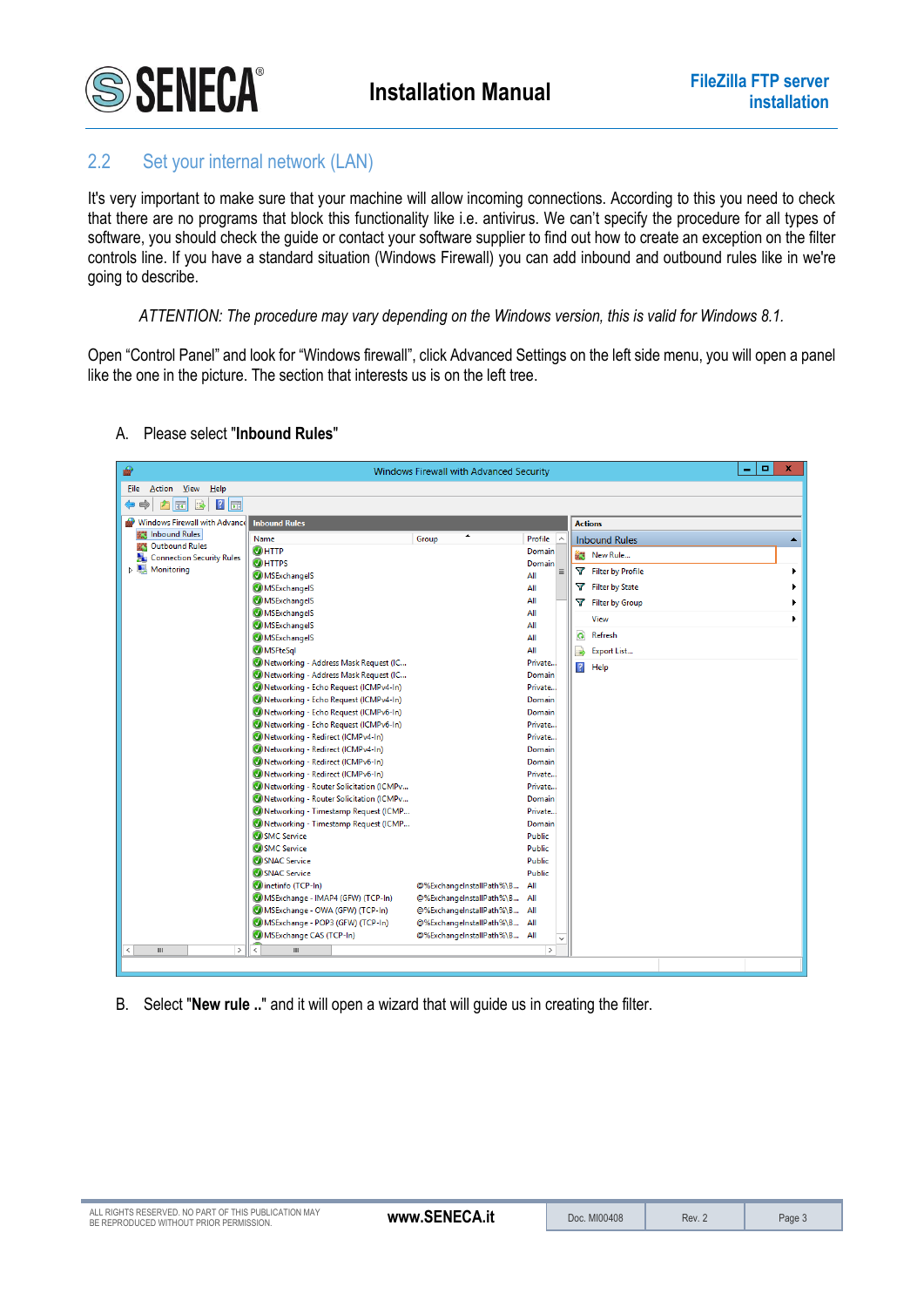

| ⋒                                                                    | $\mathbf x$<br>New Inbound Rule Wizard                                                                                                                                                                                                                                                                                                                                |
|----------------------------------------------------------------------|-----------------------------------------------------------------------------------------------------------------------------------------------------------------------------------------------------------------------------------------------------------------------------------------------------------------------------------------------------------------------|
| <b>Rule Type</b><br>Select the type of firewall rule to create.      |                                                                                                                                                                                                                                                                                                                                                                       |
| Steps:<br>Rule Type<br>Program<br>Action<br>Profile<br><b>a</b> Name | What type of rule would you like to create?<br>$\odot$ Program<br>Rule that controls connections for a program.<br>Port<br>O<br>Rule that controls connections for a TCP or UDP port.<br>Predefined:<br>BranchCache - Content Retrieval (Uses HTTP)<br>$\checkmark$<br>Rule that controls connections for a Windows experience.<br><b>Custom</b><br>Ω<br>Custom rule. |
|                                                                      | $Back$<br>Next<br>Cancel                                                                                                                                                                                                                                                                                                                                              |

C. and select "Program".

| ₩                                                               | x<br>New Inbound Rule Wizard                                                                                                                                                                                                                                                                                                                                                  |
|-----------------------------------------------------------------|-------------------------------------------------------------------------------------------------------------------------------------------------------------------------------------------------------------------------------------------------------------------------------------------------------------------------------------------------------------------------------|
| Program                                                         | Specify the full program path and executable name of the program that this rule matches.                                                                                                                                                                                                                                                                                      |
| Steps:<br>Rule Type<br>Program<br>Action<br>• Profile<br>• Name | Does this rule apply to all programs or a specific program?<br>All programs<br>Rule applies to all connections on the computer that match other rule properties.<br><b>Ihis program path:</b><br>C:\Program Files (x86)\Filezilla Server\FileZilla Server.exe <br>Browse<br>Example:<br>c:\path\program.exe<br>%ProgramFiles%\browser\browser.exe<br>$Back$<br>Cancel<br>Next |

D. Select the Filezilla Server executable (is commonly in "**C:\Program Files (x86)\FileZilla Server\FileZillaServer.exe**"). If you changed the installation folder during installation the path must be changed.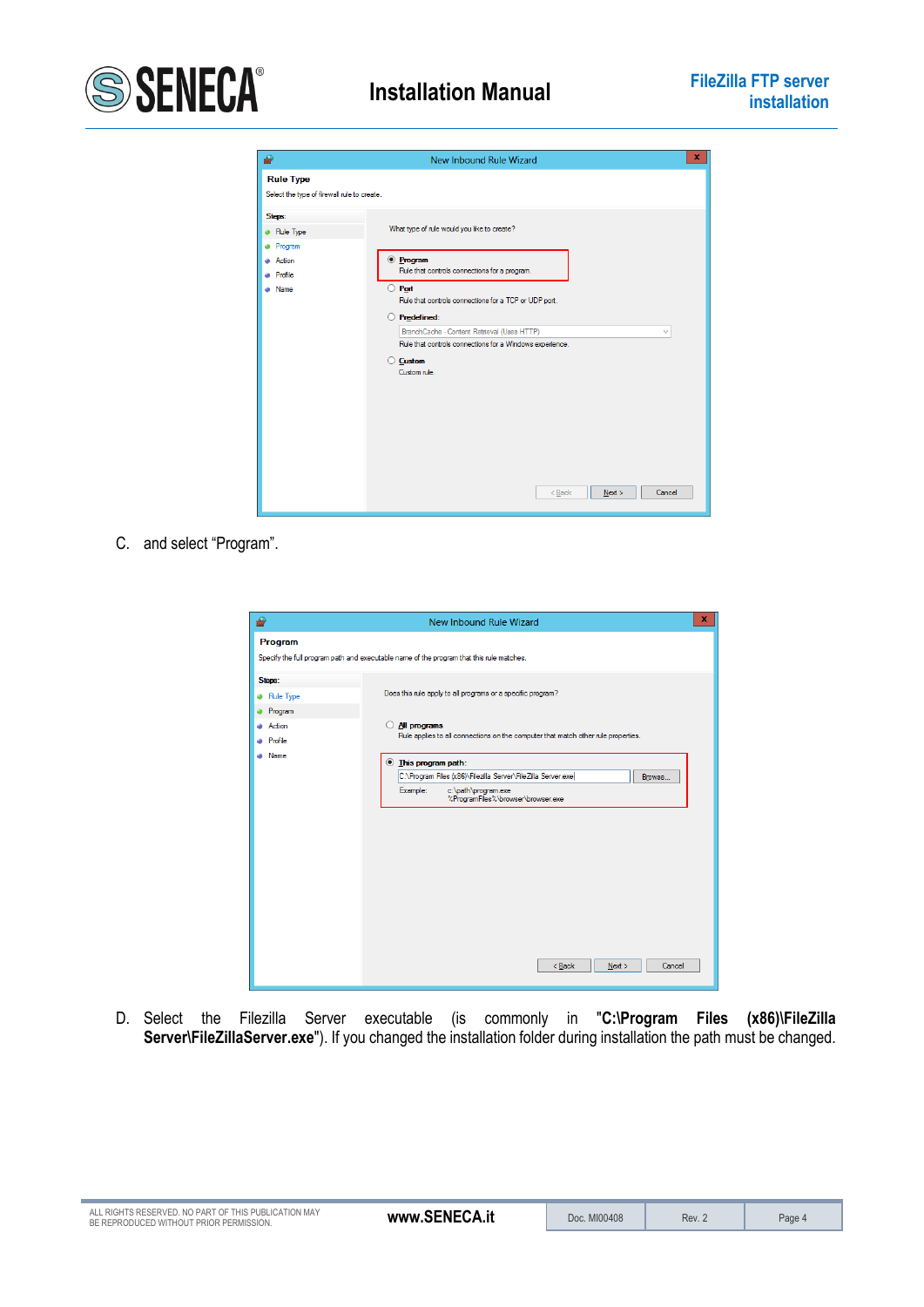



E. It should be set like "Allow the connection" allowing all ports connections to FileZilla.

| ⋒                                                                   | x<br>New Inbound Rule Wizard                                                                                                                                                                                                                         |
|---------------------------------------------------------------------|------------------------------------------------------------------------------------------------------------------------------------------------------------------------------------------------------------------------------------------------------|
| <b>Profile</b><br>Specify the profiles for which this rule applies. |                                                                                                                                                                                                                                                      |
| Steps:<br><b>a</b> Rule Type<br><b>•</b> Program                    | When does this rule apply?                                                                                                                                                                                                                           |
| <b>Action</b><br><b>Profile</b>                                     | $\nabla$ Domain<br>Applies when a computer is connected to its corporate domain.                                                                                                                                                                     |
| a Name                                                              | $\triangledown$ Private<br>Applies when a computer is connected to a private network location, such as a home<br>or work place.<br>$\vee$ Public<br>Applies when a computer is connected to a public network location.<br>$Back$<br>Next ><br>Cancel |

F. Check all application types that the system offers. The figure above shows the standard ones.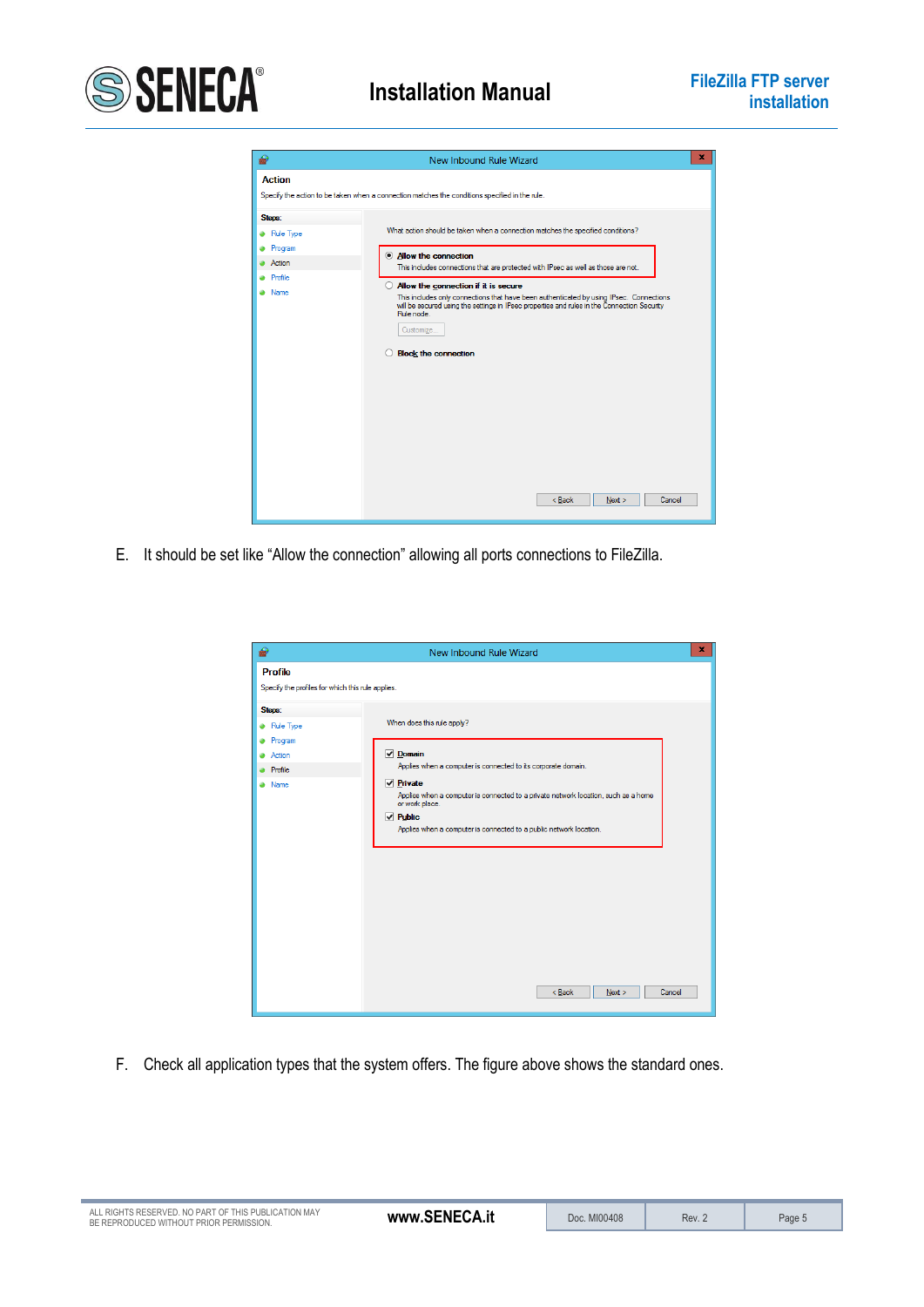

| ⋒                                                                 | $\pmb{\times}$<br>Creazione guidata nuova regola connessioni in entrata |
|-------------------------------------------------------------------|-------------------------------------------------------------------------|
| <b>Nome</b><br>Specificare il nome e la descrizione della regola. |                                                                         |
| Passaggi:                                                         |                                                                         |
| <b>3</b> Tipo di regola                                           |                                                                         |
| Programma<br>٠                                                    |                                                                         |
| • Operazione                                                      |                                                                         |
| <b>a</b> Profilo                                                  | Nome:                                                                   |
| • Nome                                                            | <b>Filezilla Server</b>                                                 |
|                                                                   | Descrizione (facoltativa):                                              |
|                                                                   |                                                                         |
|                                                                   |                                                                         |
|                                                                   |                                                                         |
|                                                                   |                                                                         |
|                                                                   |                                                                         |
|                                                                   |                                                                         |
|                                                                   |                                                                         |
|                                                                   |                                                                         |
|                                                                   |                                                                         |
|                                                                   |                                                                         |
|                                                                   |                                                                         |
|                                                                   |                                                                         |
|                                                                   |                                                                         |
|                                                                   | Annulla<br><b>Fine</b><br>$\leq$ Indietro                               |

- G. After this you have to give a label to the rule. Set which is preferred.
- H. Once you have created the "**Inbound rule"** you can proceed with the "**Outbound rule**" starting from the step named **A.** but choosing "Outbound rule". In case of problems, you can start troubleshooting disabling the firewall.

## <span id="page-5-0"></span>2.3 Access to the server from Internet (WAN)

What has been done until now is sufficient for in-LAN use of the FTP server. If you want to reach the FTP server from internet we will have to modify modem/router settings. All the istruction are general information so please check these details with your network administrator.

In order to reach the FTP server through internet via 2G/3G+/Ethernet devices, FTP server must be visible from the Internet: this argument implies a series of important considerations concerning the security of data, so we strongly suggest you to set strong passwords. It is necessary to set minimum password 8 characters, uppercase, lowercase, numbers and special characters, and then verify it, for example, here:

#### <https://www.microsoft.com/es-xl/security/pc-security/password-checker.aspx>

#### *ATTENTION: strong password, with keeping the updated software (operating system, FileZilla FTP server etc.) are only the first step to have a minimum level of security.*

Using a browser, you have to access to the modem/router webserver and look for a section called "virtual server" or "port forwarding" (in this regard refer to the modem manual or consult your IT support). What we need to do is to ensure that the specific incoming requests from the Internet have to be forwarded from the router to your computer.

Once you found the section above set port 21 and the address/port which has to be forwarded to (ip of the computer with FileZilla FTP server installed and the port defined in **2.2 paragraph**).

**With this configuration you have to choose ONLY the active method for the FTP connection**.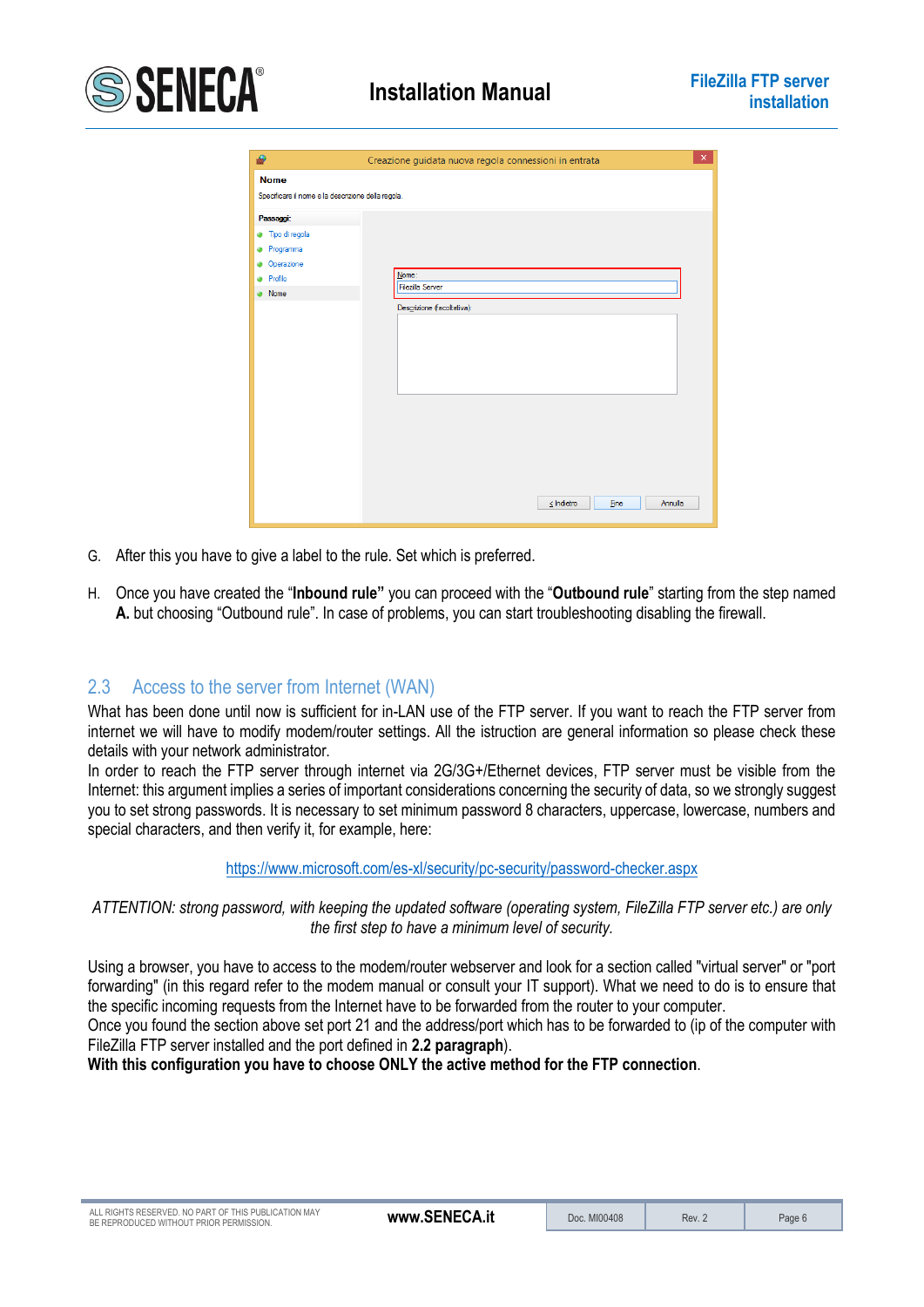

## <span id="page-6-0"></span>**3 Users creation and administration**

From programs menu please select Filezilla Server administration interface and perform the login. If you have not changed settings can be accessed without a password.

| Port:<br>14147           |                                                                     |  |
|--------------------------|---------------------------------------------------------------------|--|
| Administration password: |                                                                     |  |
|                          |                                                                     |  |
|                          |                                                                     |  |
|                          | <b>Connect to Server</b><br>Always connect to this server<br>Cancel |  |

The server address is 127.0.0.1 (IPV4) or [:: 1] in the case of machines that enabled the IPV6.

| 囩                                                                                                                                                                                            | FileZilla Server (::1) |             | ▭               | $\boldsymbol{\mathsf{x}}$ |
|----------------------------------------------------------------------------------------------------------------------------------------------------------------------------------------------|------------------------|-------------|-----------------|---------------------------|
| File Server Edit ?<br>/C/ Ci\ [ ] +<br>90199<br>FileZilla Server version 0.9.50 beta<br>Copyright 2001-2015 by Tim Kosse (tim kosse@filezilla-project.org)<br>https://filezilla-project.org/ |                        |             |                 |                           |
| Connecting to server [::1]:14147<br>Connected, waiting for authentication<br>Logged on<br>Retrieving settings, please wait<br>Done retrieving settings                                       |                        |             |                 |                           |
|                                                                                                                                                                                              |                        |             |                 |                           |
|                                                                                                                                                                                              |                        |             |                 |                           |
| $\mathsf{ID}$ $\land$<br>Account                                                                                                                                                             |                        | IP Transfer |                 |                           |
| $\epsilon$                                                                                                                                                                                   |                        |             |                 | $\rightarrow$             |
| Ready                                                                                                                                                                                        |                        |             | 0 bytes receive | 0B/4                      |

Console shows the server status, if you have connection problems you will see error messages, check the cause of the problem based on the error reported. In the top bar there are toolbar icons for FileZilla FTP server administration. Press the button shown in the figure and proceed with users configuration.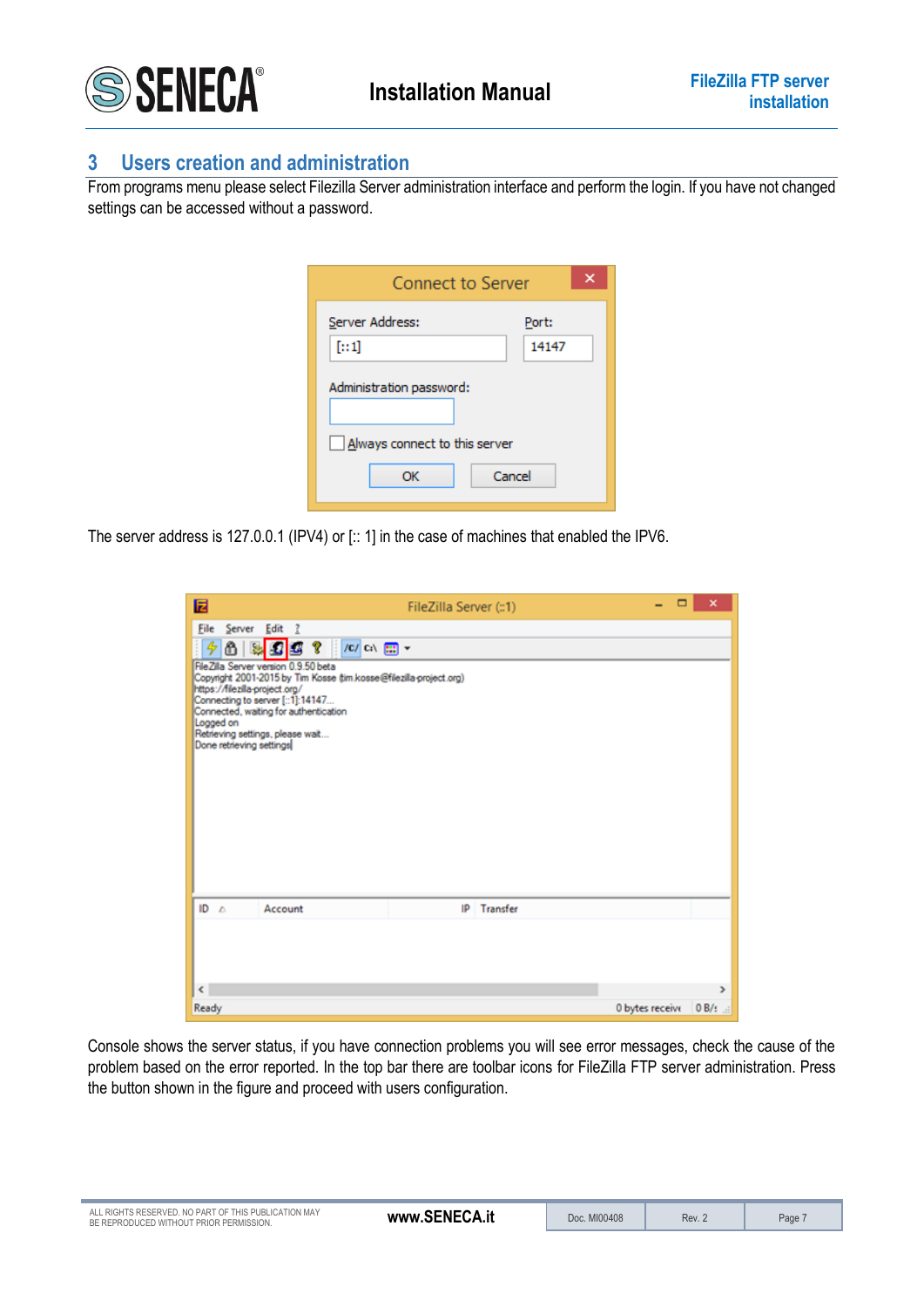

| Page:                     | Account settings                           | Users          |
|---------------------------|--------------------------------------------|----------------|
| General                   | √ Enable account                           |                |
| -Shared folders           | Password:                                  |                |
| Speed Limits<br>IP Filter | Group membership:<br>$\mathcal{M}$         |                |
|                           | Bypass userlimit of server                 |                |
|                           | Maximum connection count:                  |                |
|                           | Connection limit per IP:                   |                |
|                           |                                            | Add<br>Remove  |
|                           | Force SSL for user login                   | Regame<br>Copy |
|                           | Description                                |                |
|                           | r.                                         |                |
| OK                        | $\mathcal{N}$                              |                |
| Cancel                    | You can enter some comments about the user |                |

Press "Add" to create a new user. This will open a definition screen name.

|               |    | Add user account                                      |  |
|---------------|----|-------------------------------------------------------|--|
| be added:     |    | Please enter the name of the user account that should |  |
|               |    | User should be member of the following group:         |  |
| <none></none> |    |                                                       |  |
|               | ОК | Cancel                                                |  |

Please leave the group as it is. Advanced details will not be specified in this guide.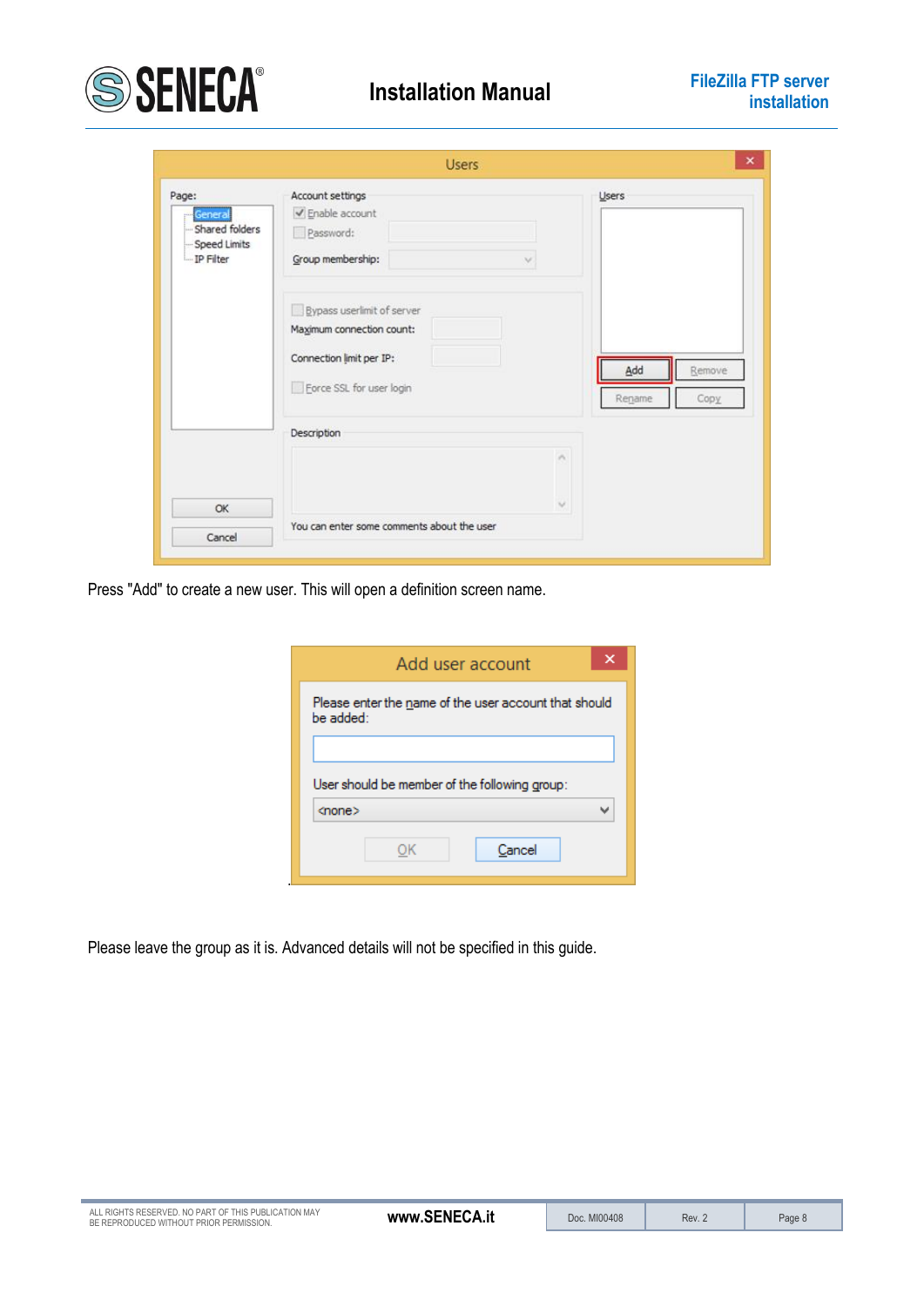

| Page:<br>General                            | Account settings<br>√ Enable account |                                            |    | Users  |        |
|---------------------------------------------|--------------------------------------|--------------------------------------------|----|--------|--------|
| Shared folders<br>Speed Limits<br>IP Filter | Password:                            |                                            |    | utente |        |
|                                             | Group membership:                    | $<$ none $>$<br>$\checkmark$               |    |        |        |
|                                             | Bypass userlimit of server           | $\circ$                                    |    |        |        |
|                                             | Maximum connection count:            |                                            |    |        |        |
|                                             | Connection limit per IP:             | $\circ$                                    |    | Add    | Remove |
|                                             | Force SSL for user login             |                                            |    |        |        |
|                                             |                                      |                                            |    | Rename | Copy   |
|                                             | Description                          |                                            |    |        |        |
|                                             |                                      |                                            | r. |        |        |
| OK                                          |                                      |                                            |    |        |        |
| Cancel                                      |                                      | You can enter some comments about the user |    |        |        |

Once the user is created you must assign a password. Check password and enter it in the box as shown in the next figure.

|                                                                            |                                                                                                                                                                                                                                                                                                                                                             | <b>Users</b>                       |                                                                                                                                       |                                         | $\times$       |
|----------------------------------------------------------------------------|-------------------------------------------------------------------------------------------------------------------------------------------------------------------------------------------------------------------------------------------------------------------------------------------------------------------------------------------------------------|------------------------------------|---------------------------------------------------------------------------------------------------------------------------------------|-----------------------------------------|----------------|
| Page:<br>- General<br><b>Shared folders</b><br>Speed Limits<br>- IP Filter | Shared folders<br><b>Directories</b><br>$\langle$<br>Add<br>Remove<br>A directory alias will also appear at the specified location. Aliases must contain the full virtual<br>path. Separate multiple aliases for one directory with the pipe character (1)<br>If using aliases, please avoid cyclic directory structures, it will only confuse FTP clients. | Aliases<br>$\rightarrow$<br>Rename | <b>Files</b><br>Read<br>Write<br>Delete<br>Append<br><b>Directories</b><br>Create<br>Delete<br>List<br>$+$ Subdirs<br>Set as home dir | <b>Users</b><br>utente<br>Add<br>Rename | Remove<br>Copy |
| OK<br>Cancel                                                               |                                                                                                                                                                                                                                                                                                                                                             |                                    |                                                                                                                                       |                                         |                |

At this point, the user needs an home directory, this is the folder that the user will see just logged in with its FTP client. In the left section, navigate the "**Shared Folders**" menu.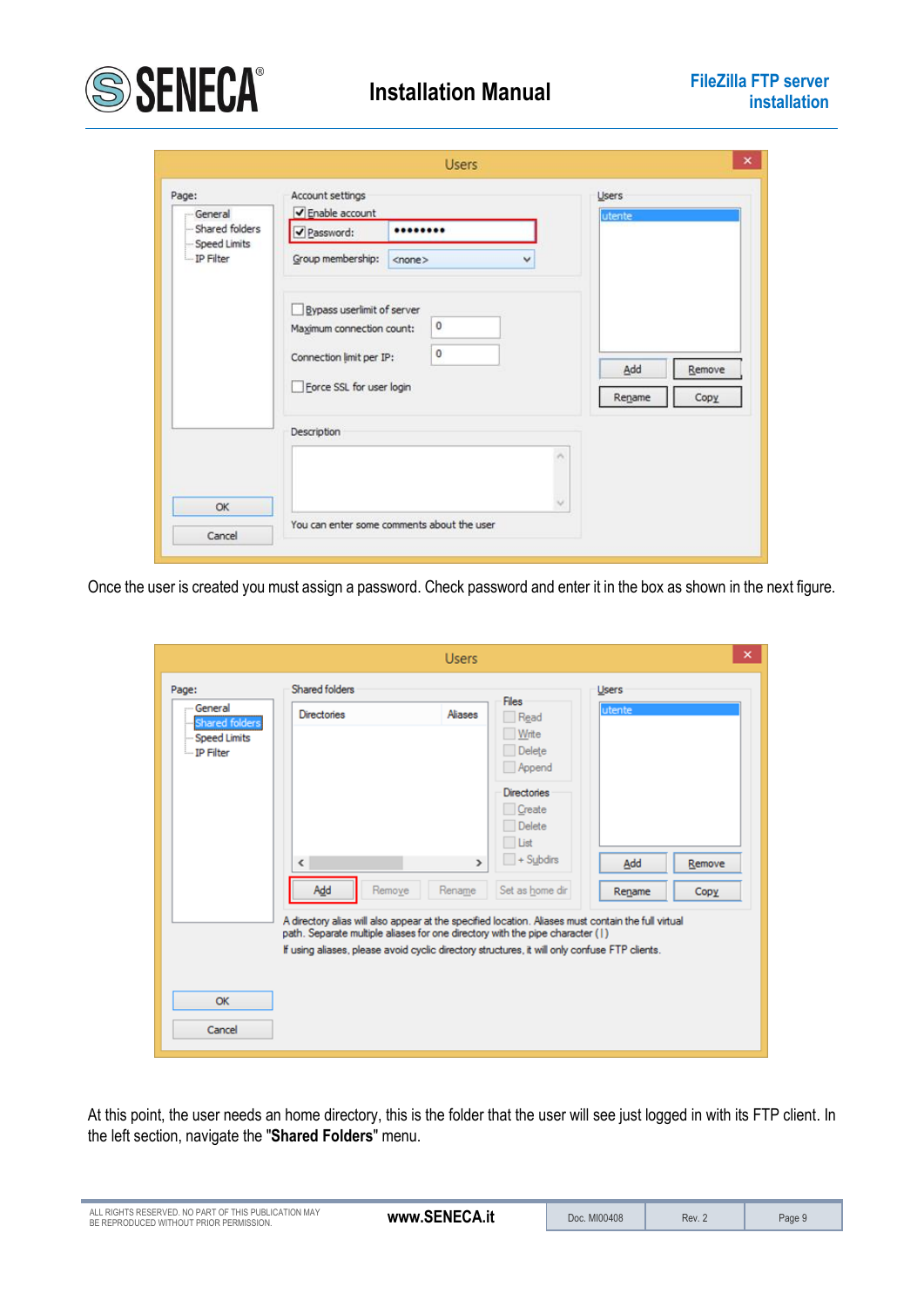

|                                                                                   | ×<br><b>Users</b>                                                                                                                                                                                                                                                                                                                                                                                                                                                                                                                                                                                                                                                                       |
|-----------------------------------------------------------------------------------|-----------------------------------------------------------------------------------------------------------------------------------------------------------------------------------------------------------------------------------------------------------------------------------------------------------------------------------------------------------------------------------------------------------------------------------------------------------------------------------------------------------------------------------------------------------------------------------------------------------------------------------------------------------------------------------------|
| Page:<br>- General<br>Shared folders<br>-Speed Limits<br>$\blacksquare$ IP Filter | Shared folders<br>Users<br>Files<br>lutente<br><b>Aliases</b><br><b>Directories</b><br>$\blacktriangledown$ Read<br>H C:\sources<br>√ Write<br>$\sqrt{}$ Delete<br>√ Append<br><b>Directories</b><br>$\triangledown$ Create<br><b>√</b> Delete<br>√ List<br>$\sqrt{}$ + Subdirs<br>$\langle$<br>$\rightarrow$<br>Add<br>Remove<br>Add<br>Set as home dir<br>Remove<br>Rename<br>Rename<br>Copy<br>A directory alias will also appear at the specified location. Aliases must contain the full virtual<br>path. Separate multiple aliases for one directory with the pipe character (1)<br>If using aliases, please avoid cyclic directory structures, it will only confuse FTP clients. |
| OK<br>Cancel                                                                      |                                                                                                                                                                                                                                                                                                                                                                                                                                                                                                                                                                                                                                                                                         |

Select a folder, we suggest you to create a folder **not** linked to a specific user (neither desktop folder or user document folder). For example, create a folder in the local drive like **C:\ftp\_server.**

Permissions have to be set on files/folders. For standard applications please select all; this will mean that you will do everything in his home. Then press "Set as home dir" to mark that folder as user home directory. Once you select OK the configuration will be operational and you can start working.